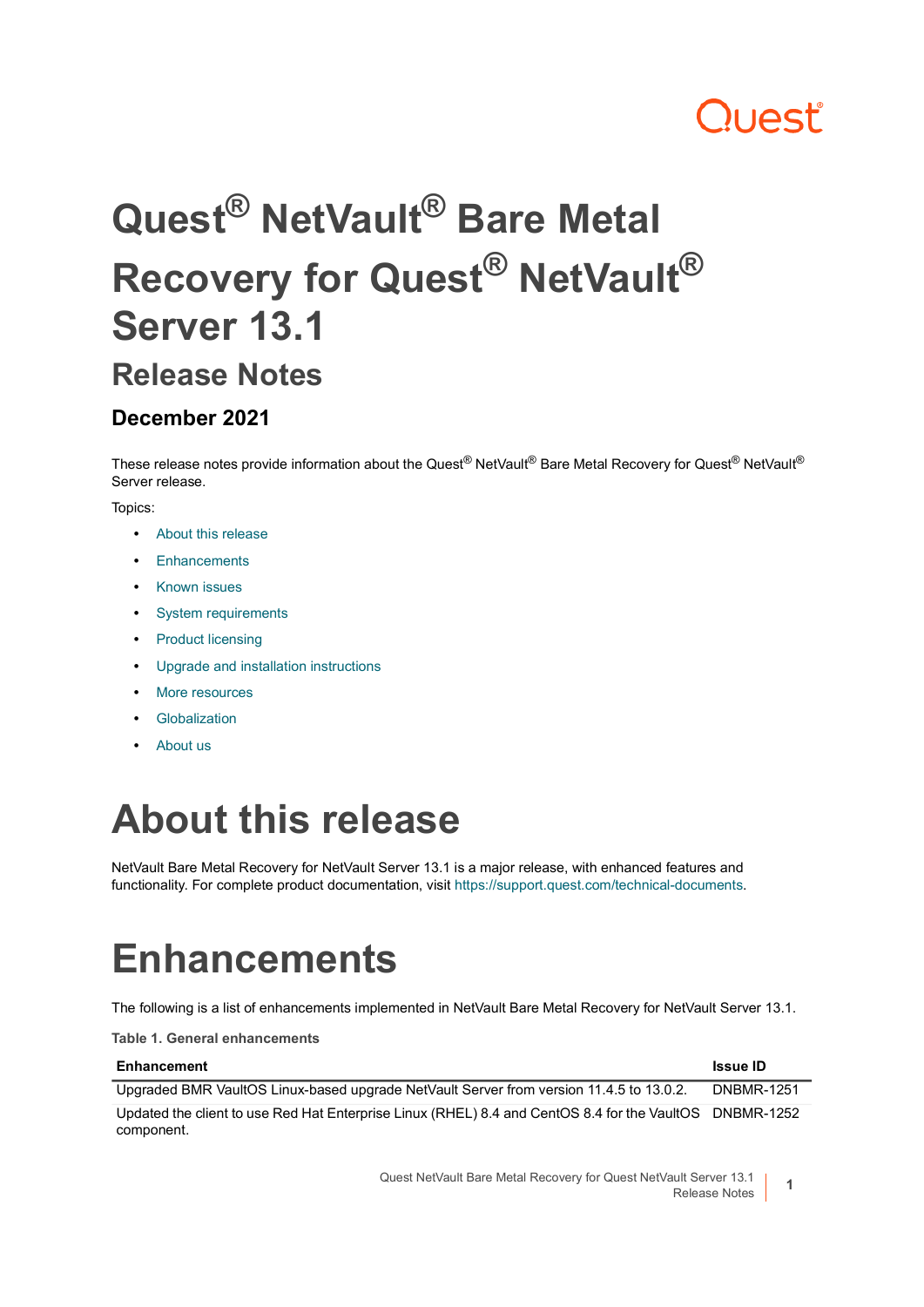### <span id="page-1-0"></span>**Known issues**

The following is a list of issues, including those issues attributed to third-party products, known to exist at the time of release.

**Table 2. General known issues**

#### **Known issue Issue ID**

When NetVault Bare Metal Recovery for NetVault Server backup jobs have a status of "Waiting for Media" over an extended period, it might cause subsequent jobs to fail. These failures include Index Conflict errors after additional media items are made available to NetVault and multiple previously scheduled jobs are run simultaneously. DNWC-115 (360)

### <span id="page-1-1"></span>**System requirements**

Before installing NetVault Bare Metal Recovery for NetVault Server 13.1, ensure that your system meets the requirements outlined in the *Quest NetVault Compatibility Guide* available at [https://support.quest.com/technical](https://support.quest.com/technical-documents)[documents.](https://support.quest.com/technical-documents)

### **Upgrade and compatibility**

- **•** NetVault Bare Metal Recovery for NetVault Server is available as a separate download and is a speciallypackaged version of NetVault Bare Metal Recovery that provides offline, bare metal protection for NetVault Servers running on x86/x86-64-based operating systems that use locally-attached tape-based devices. The Bare Metal Recovery image of the NetVault Server is taken by a LiveCD that is preloaded with a NetVault Server, the NetVault Bare Metal Recovery Plug-in *Server*, and the drdaemon process. The Bare Metal Recovery image can then be transferred to a direct-attached tape-based library or standalone tape drive for recovery in case disaster recovery is required.
- **•** The preloaded NetVault Server uses NetVault 13.0.2. However, this preloaded version of the NetVault Server can protect and recover NetVault Servers and Heterogeneous Clients running NetVault 8.2.2 and later.

### <span id="page-1-2"></span>**Product licensing**

To obtain the license file for your NetVault Server environment, determine the NetVault Machine ID of your main NetVault Server. Also identify the machine IDs of any clients running application plug-ins, such as Oracle, MySQL, PostgreSQL, SQL Server, and Exchange.

You can use the License Management page to install the product license files.

- **•** [Obtaining a machine ID](#page-2-2)
- **•** [Installing a license file](#page-2-3)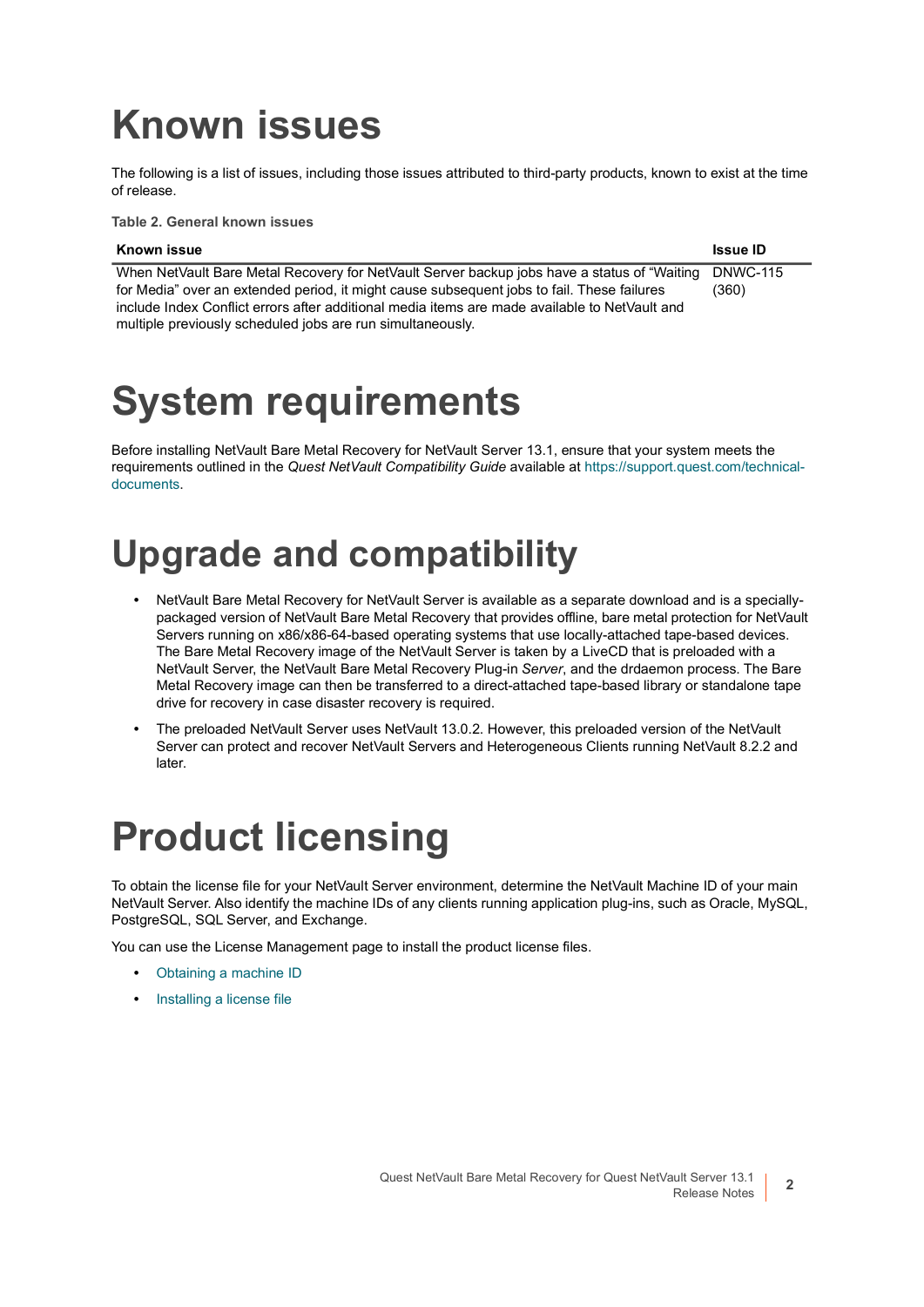#### <span id="page-2-2"></span>**Obtaining a machine ID**

- 1 Start the NetVault WebUI.
- 2 In the Navigation pane, click **License Management**.
- 3 In the **Clients Details** list, note the machine ID for the applicable Server or Client entry.

#### <span id="page-2-3"></span>**Installing a license file**

- 1 In the **Navigation** pane, click **License Management**.
- 2 On the **License Management** page, click **Install License**.

Because the NetVault WebUI is tied to a specific NetVault Server and all licenses are installed on the NetVault Server, the program automatically installs the license on the correct machine.

- 3 In the **Choose License File/s** dialog box, click **Select a file**, point to the **".dlv"** file that contains the license key, and click **Open**.
- 4 In the dialog box, click **OK** to apply the selected license file.

After the key is applied successfully, a message is displayed.

5 To dismiss the message, click **X**.

### <span id="page-2-0"></span>**Upgrade and installation instructions**

For upgrade and installation instructions, see the *Quest NetVault Bare Metal Recovery for Quest NetVault Server User's Guide*.

### <span id="page-2-1"></span>**More resources**

Additional information is available from the following:

- **•** [Online product documentation](https://support.quest.com/technical-documents/)
- **•** [NetVault community](https://www.quest.com/community/products/netvault/)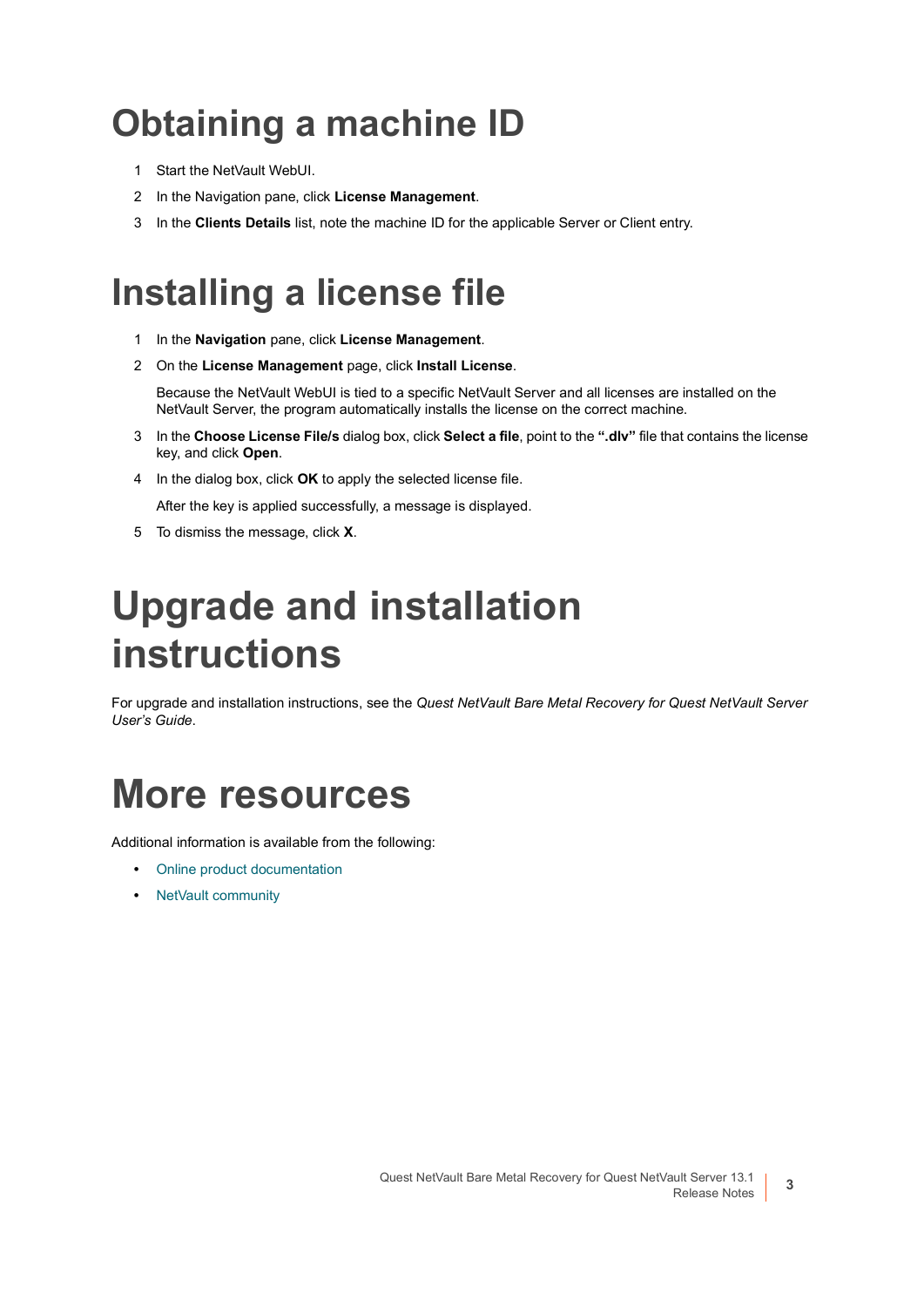## <span id="page-3-0"></span>**Globalization**

This section contains information about installing and operating this product in non-English configurations, such as those needed by customers outside of North America. This section does not replace the materials about supported platforms and configurations found elsewhere in the product documentation.

This release supports any single-byte or multi-byte character set. It supports simultaneous operation with multilingual data. This release is targeted to support operations in the following regions: North America, Western Europe and Latin America, Central and Eastern Europe, Far-East Asia, Japan.

The release is localized to the following languages: Chinese (Simplified), French, German, Japanese, Korean.

### <span id="page-3-1"></span>**About us**

Quest provides software solutions for the rapidly-changing world of enterprise IT. We help simplify the challenges caused by data explosion, cloud expansion, hybrid datacenters, security threats, and regulatory requirements. We are a global provider to 130,000 companies across 100 countries, including 95% of the Fortune 500 and 90% of the Global 1000. Since 1987, we have built a portfolio of solutions that now includes database management, data protection, identity and access management, Microsoft platform management, and unified endpoint management. With Quest, organizations spend less time on IT administration and more time on business innovation. For more information, visit [www.quest.com](https://www.quest.com/company/contact-us.aspx).

#### **Technical support resources**

Technical support is available to Quest customers with a valid maintenance contract and customers who have trial versions. You can access the Quest Support Portal at [https://support.quest.com.](https://support.quest.com)

The Support Portal provides self-help tools you can use to solve problems quickly and independently, 24 hours a day, 365 days a year. The Support Portal enables you to:

- **•** Submit and manage a Service Request.
- **•** View Knowledge Base articles.
- **•** Sign up for product notifications.
- **•** Download software and technical documentation.
- **•** View how-to-videos.
- **•** Engage in community discussions.
- **•** Chat with support engineers online.
- **•** View services to assist you with your product.